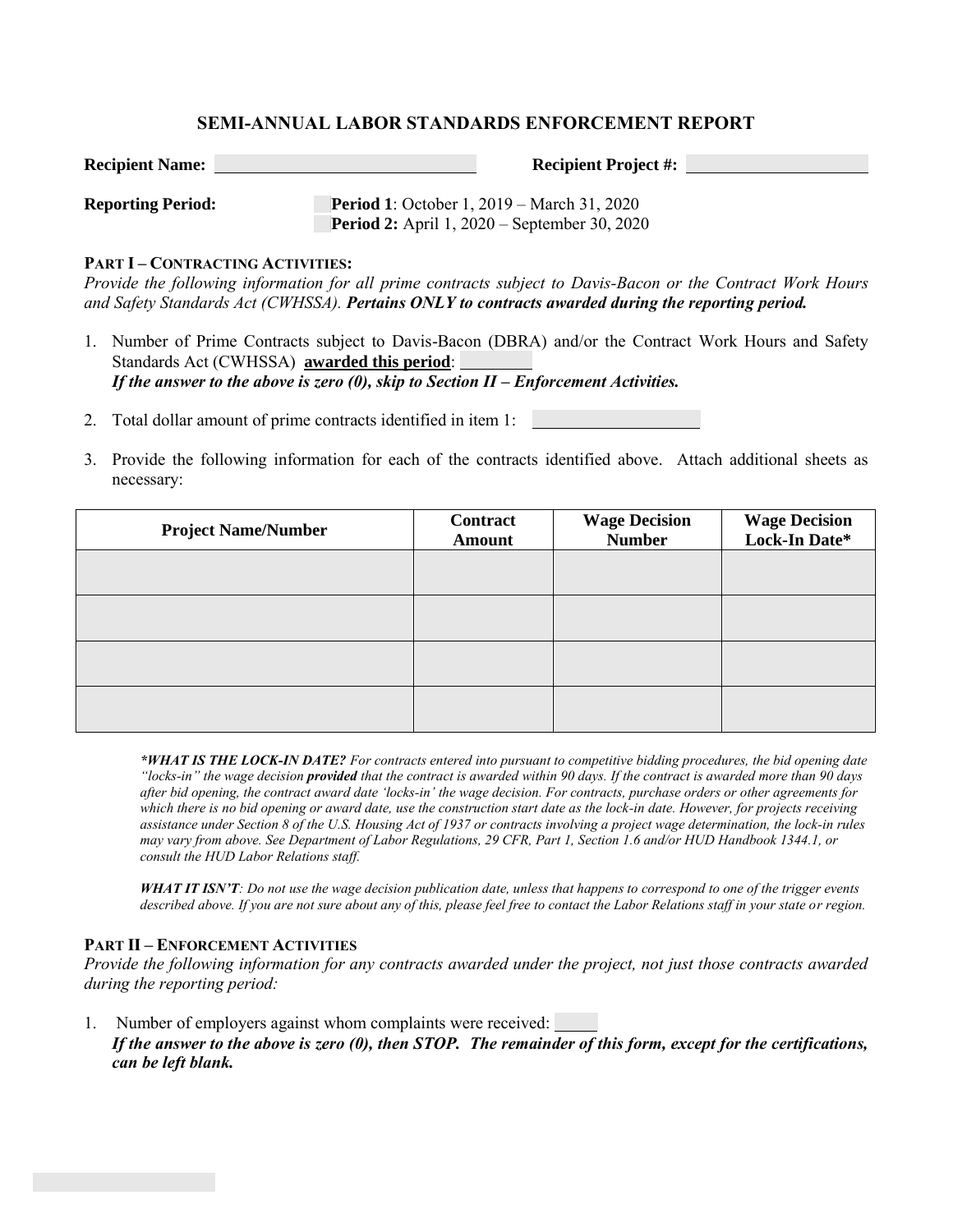2. List the employers and projects involved in the complaint. Attach additional sheets as necessary.

| <b>Employer Name and Address</b> | Project(s) |
|----------------------------------|------------|
|                                  |            |
|                                  |            |
|                                  |            |

- 3. Of the above, the number of cases referred to HUD Labor Relations for investigation: or for hearing:
- 4. Of the above, the number of cases referred to the Department of Labor (DOL) for investigation or hearing:
- 5. List the cases referred. Attach additional sheets as necessary

| <b>Employer</b> | <b>Project Number</b> | <b>HUD</b> or<br><b>DOL</b> | <b>Investigation or<br/>Hearing</b> |
|-----------------|-----------------------|-----------------------------|-------------------------------------|
|                 |                       |                             |                                     |
|                 |                       |                             |                                     |
|                 |                       |                             |                                     |

6. (a). Number of workers for whom wage restitution was collected and disbursed: *Report Only Once. If you previously reported workers for whom restitution was collected, do not report the same workers when funds are disbursed. Include workers to whom restitution was paid directly by the employer.*

(b) Total amount of straight time wage restitution collected/disbursed during this period: *Report Only Once. If you report funds collected, do not report the disbursement. Include restitution amounts paid directly by the employer as reported on corrected certified payrolls.*

(c) Total amount of CWHHSA overtime wage restitution collected/disbursed during this period: *Report Only Once. If you report funds collected, do not report the disbursement. Include restitution amount paid directly by the employer as reported on corrected certified payrolls.*

(d) Total amount of liquidated damages collected: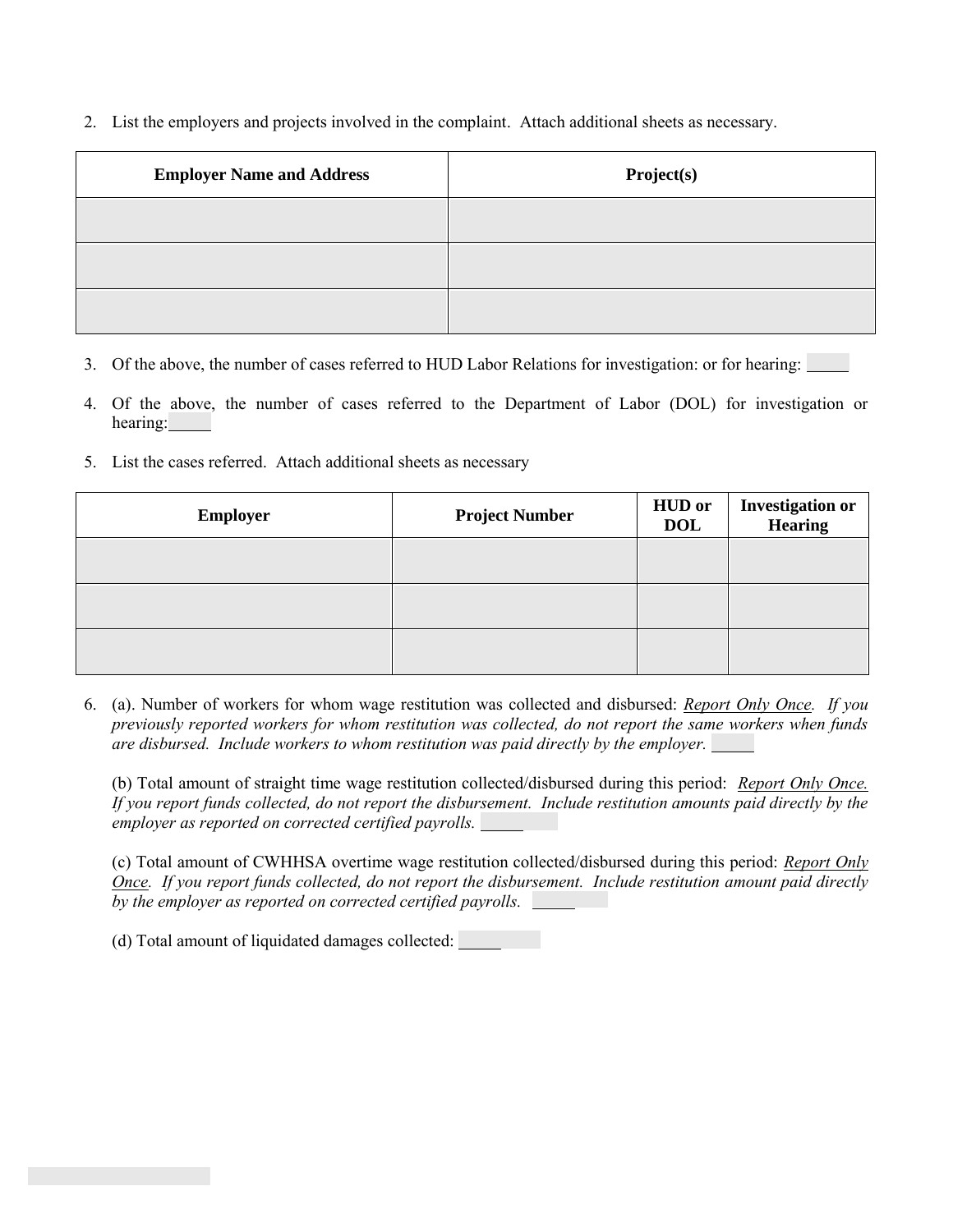# **PART III – CERTIFICATION**

*I certify that, to the best of my knowledge, this report is correct and complete; and that it reflects all contracts entered into during the reporting period as well as all enforcement activities undertaken.* 

| Typed Name of Chief Elected Official    |                      |
|-----------------------------------------|----------------------|
| Signature of Chief Elected Official     | Date                 |
| Name of Person who prepared this report | <b>Email Address</b> |
| Telephone                               |                      |